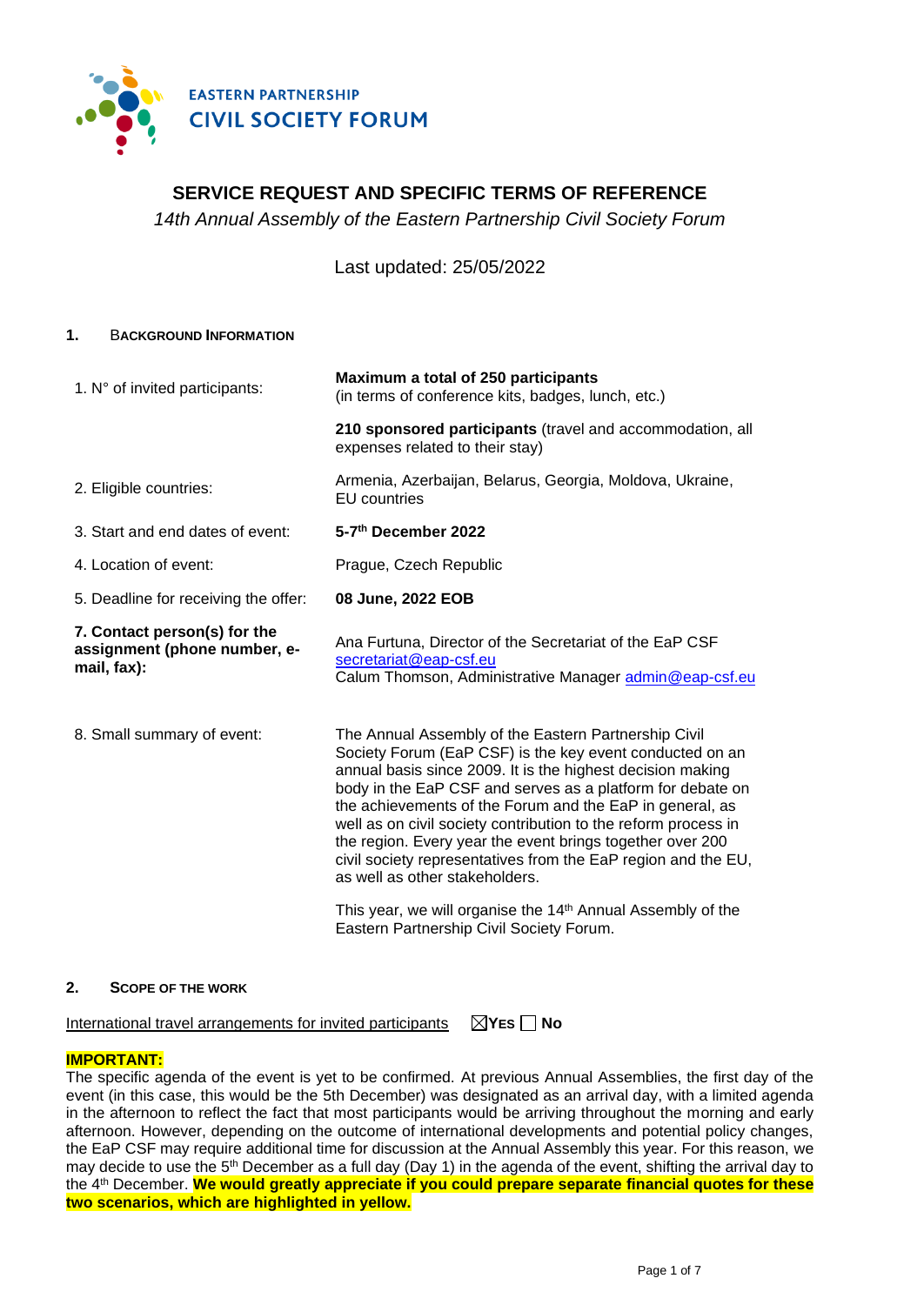

#### Departure date: **4**/**5 th December 2012** Return date: **7**

Return date: 7<sup>th</sup> December (after 14.00)

Comments / special requirements:

- Maximum  $2/3$  nights are eligible.
- Exception: 23 pax to arrive on the **3<sup>rd</sup>/4<sup>th</sup> December (3/4** nights in total)
- Flight bookings should be flexible (to allow for cancellation/changes) and respect valid security concerns (no layovers in destinations where participants could be at risk e.g. Moscow). Business class travel and other associated requests from participants cannot be accommodated

| Visa arrangements and reimbursement? | $\boxtimes$ Yes $\Box$ No |
|--------------------------------------|---------------------------|
|--------------------------------------|---------------------------|

Hotel reservations  $\boxtimes$  **Yes**  $\Box$  **No** 

Category: maximum 130 €/person/night, incl. breakfast and taxes

Check-in date: **4/5 th December 2022** Check-out date: **7**

Check-out date: 7<sup>th</sup> December 2022

and hotel rooms in the same location  $\boxtimes$  Yes  $\Box$  No

Comments / special requirements:

- **4/5 th December 2022 (Arrival Day):** 1 meeting room for 15 pax (in the morning) 1 Meeting room for 150 pax in the afternoon (half-day) (to be confirmed)
- **5 th and/or 6 th December 2022 (Day 1/2):**

A large conference hall for 250 pax

4 smaller rooms for each for breakout session/trilateral stakeholder meetings (WG1 - 60 pax; WG2-5  $-35$  pax; WG3  $-30$  pax; WG  $4 - 35$  pax)

- **7 December 2022 in the morning (half-day, Day 2/3):** A large conference hall for 250 pax
- **6 th or 7 th December 2022:** a room for up to 30 pax for the press conference (with a speaker table) for 2 hours (to be confirmed).
- **4/5<sup>th</sup> 7<sup>th</sup> December**: 1 meeting room for the EaP CSF secretariat (1 table, 12+ chairs, 1 printer)

Catering (Meals and coffee breaks) **Yes No**

Quantity and type of meals: 250 pax

Requests: Warm and cold vegetarian options, high volume of tea (majority of guests from tea drinking countries)

Possible standard formula **(2 night scenario):**

## **On Arrival Day:**

- Lunch for 15 pax
- Afternoon coffee break for 150 pax (incl. vegetarian option)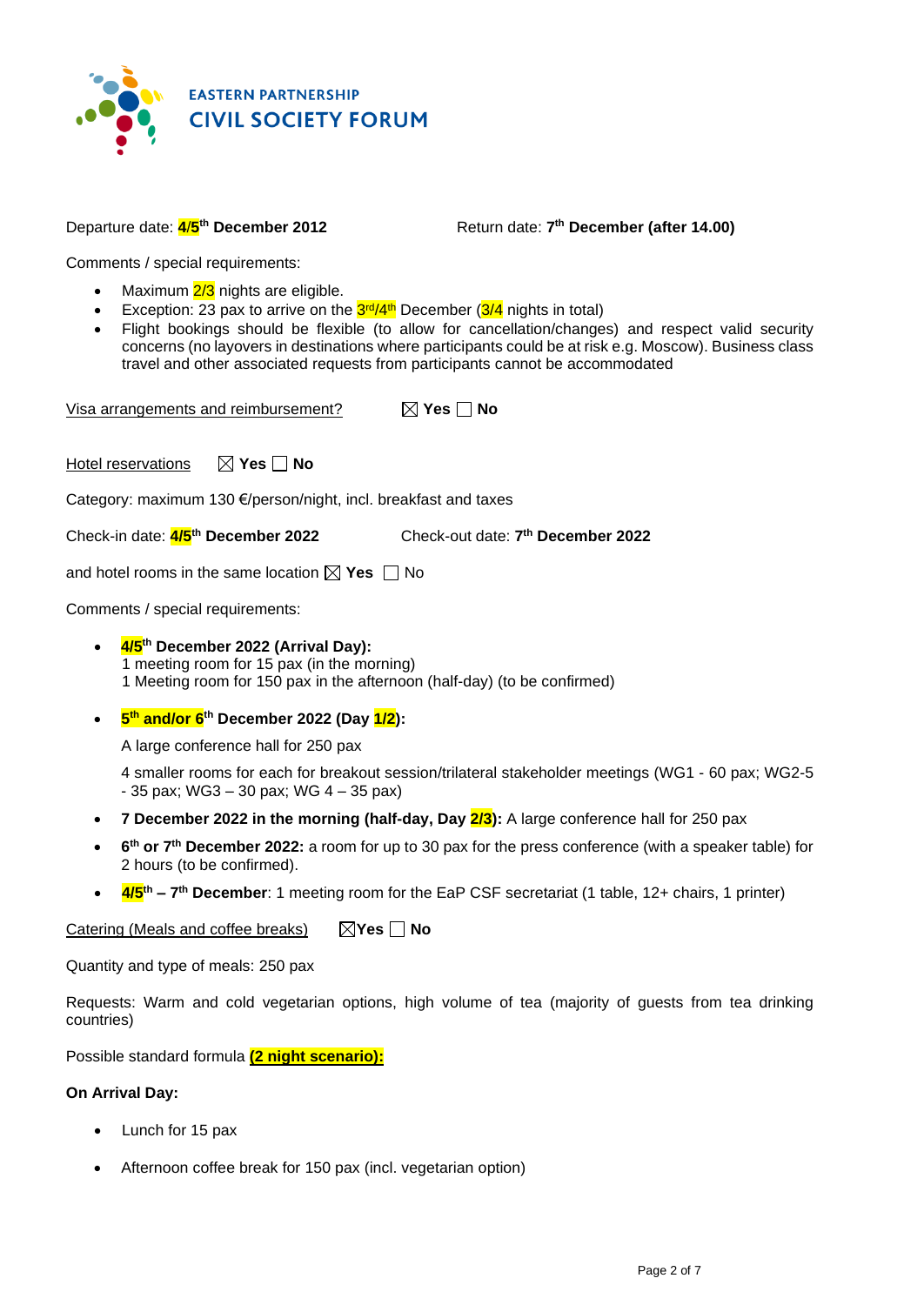

## **On Day 1 – 6 th December:**

- 2 coffee breaks (1 morning + 1 afternoon), incl vegetarian option
- Warm and cold buffet lunch (incl. vegetarian option)

### **On Day 2 – 7 th December:**

- 1 coffee break, incl. vegetarian option (morning)
- Warm and cold buffet lunch (incl. vegetarian option)

------------------------------------------------------------------------------------------------------------------------------------------------

Possible standard formula **(3 night scenario):**

### **On Arrival Day:**

- Lunch for 15 pax
- Afternoon coffee break for 150 pax (incl. vegetarian option)

### **On Day 1 - 5 th December:**

- 2 coffee breaks (1 morning + 1 afternoon), incl. vegetarian option
- Warm and cold buffet lunch (incl. vegetarian option)

### **On Day 2 - 6 th December:**

- 2 coffee breaks (1 morning + 1 afternoon), incl. vegetarian option
- Warm and cold buffet lunch (incl. vegetarian option)

### **On Day 3 - 7 th December:**

- 1 coffee break, incl. vegetarian option (morning)
- Warm and cold buffet lunch (incl. vegetarian option)

------------------------------------------------------------------------------------------------------------------------------------------------

Local transport **⊠ Yes No** 

 $\boxtimes$ Arrange transfers from airport to hotel and vice versa.

## Preparation of badges **Yes No**

Quantity: 250

Comments / special requirements: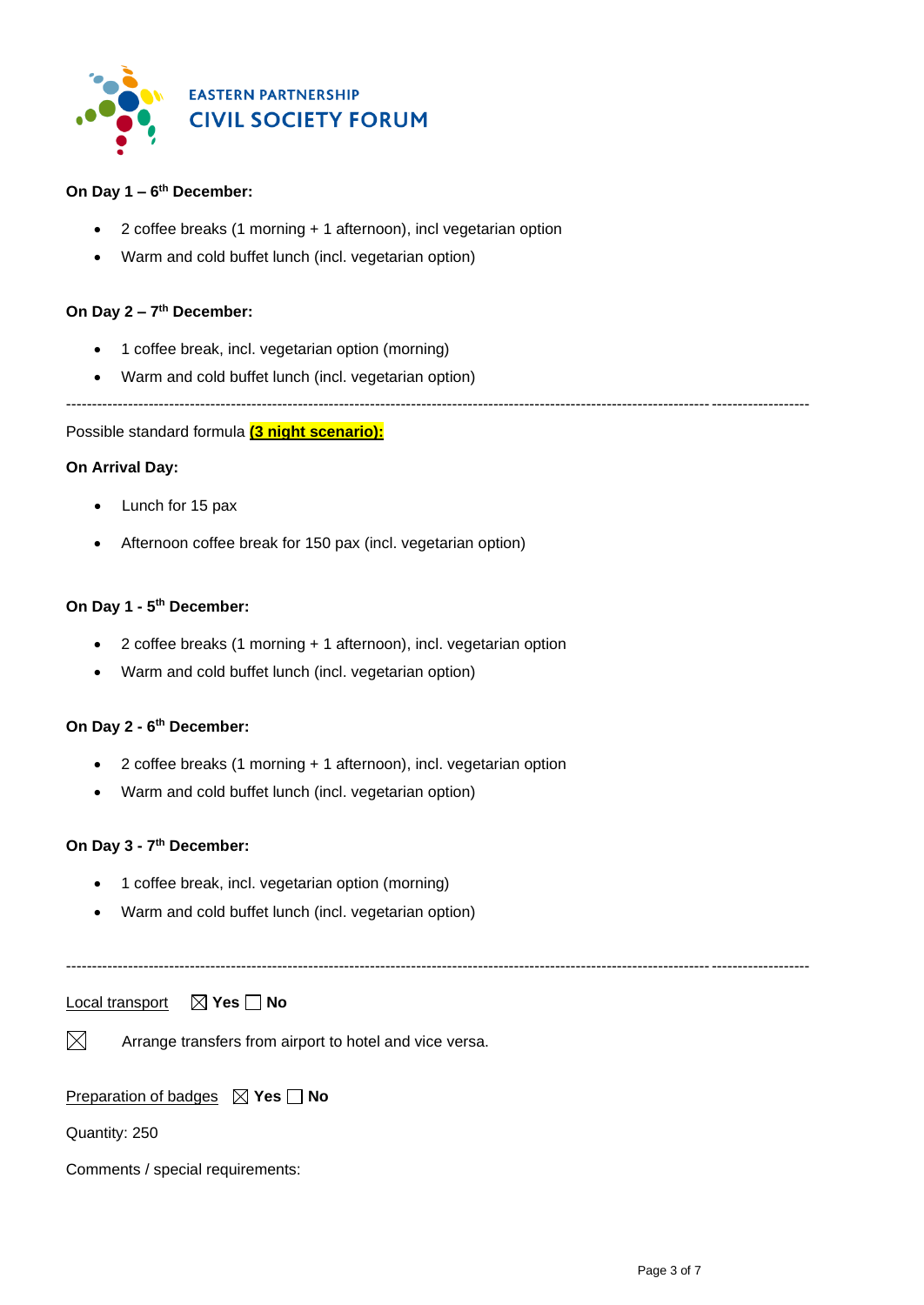

- Badge should include an agenda in a plastic badge holder, a unique QR code for entry (if possible), name and organisation, picture of participant and different participant groups must be colour-coded by lanyard, (detailed information will be provided by organisers)
- Design must be agreed with conference organisers

| Subscribe medical, accident and repatriation insurance | $\boxtimes$ Yes $\Box$ No |
|--------------------------------------------------------|---------------------------|
| Quantity: 250                                          |                           |
|                                                        |                           |

Producing and sending out invitations  $\boxtimes$  Yes  $\Box$  No

Comments / special requirements: Text of the invitation will be provided by the organisers

Online registration of participants  $\boxtimes$  **Yes**  $\Box$  **No** 

Comments / special requirements:

- Registration to be completed by 15 October. Hard external deadline. Internally, exceptions can be made in necessary cases.
- Registration form to be sent to the participants will need to approved by the organisers

The registration form has to include:

- Name, organisation, position, country, contact data (email and phone number)
- Arrival and departure dates
- Visa details
- Type of Participation (to be specified by the organisers)
- Dietary requirements
- Special Assistance

The registration solution should:

- Automatically detect and block duplicate registrations (same email address used more than once)
- Allow organisers to monitor and approve/reject registrations online

Local assistance by a team of hostesses/stewards **X** Yes **No** 

Welcome participants at their hotel

 $\boxtimes$ Assistance at the conference

Comments / special requirements: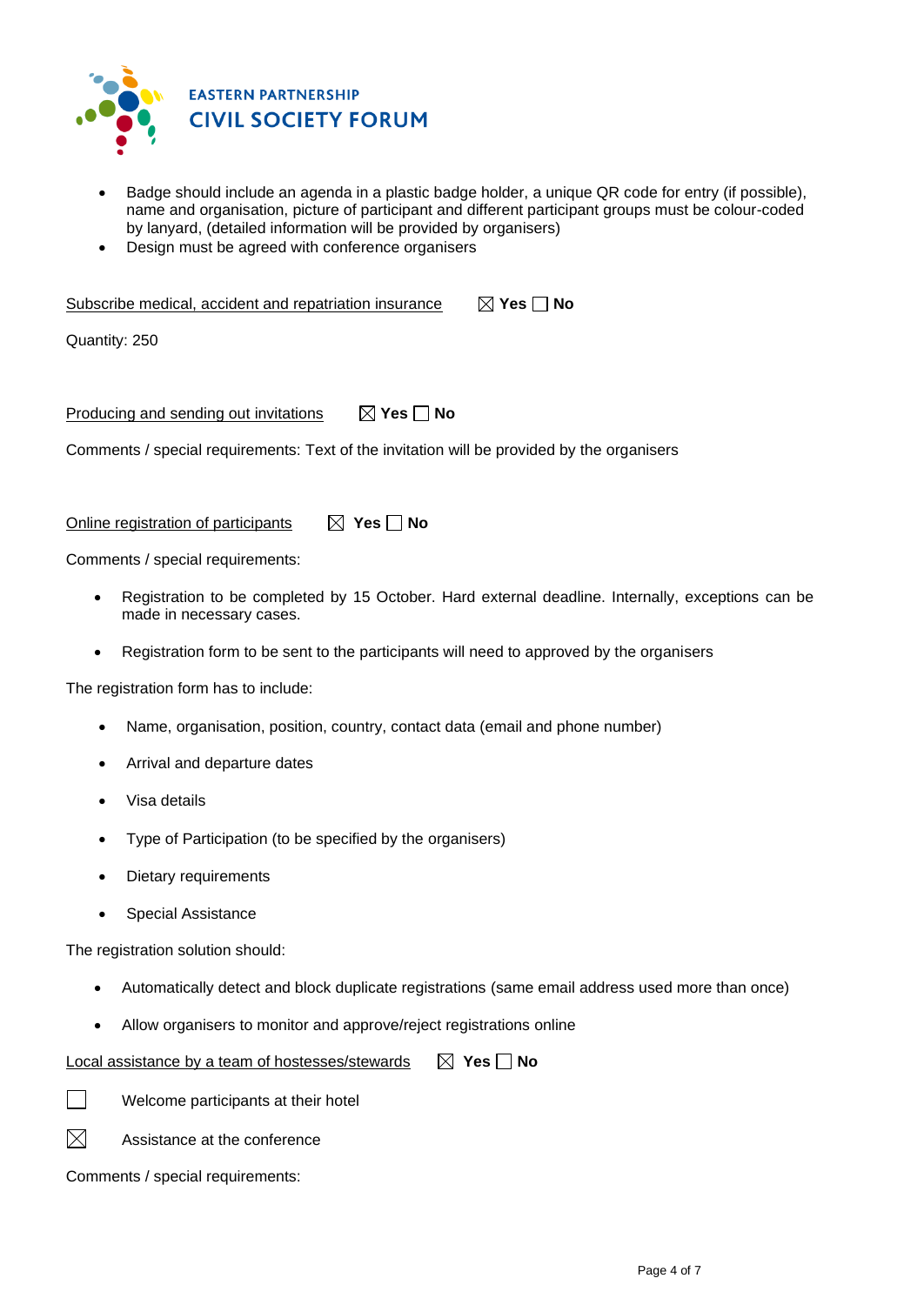

2 persons/ per day in total in the conference venue and at the registration (to be confirmed)

Booking and hiring of a conference room  $\boxtimes$  Yes  $\Box$  No

- $\boxtimes$  Decoration: 4 rollup banners + 1 EaP Index roll-up (paper+ construction) cardboard backdrop behind the stage + logo/photo wall for the foyer + 1 digital lectern board for podium + 1 hashtag cutout + 5 speech bubble cut-outs. Design for all the visual elements will be provided by organisers. Possibility to use screens for event cards, displaying agenda
- 2 trophies for two award presentations 1 for Pavel Sheremet Award , 1 for Civil Society Award

 $\boxtimes$  Extra meeting rooms and/or secretariat room (Specify): secretariat room

 $\boxtimes$  Conference equipment needed: video- and audio solution in 6 rooms, incl. interpretation equipment, and stream from the main hall, stage in the main hall

 $\boxtimes$  Interpretation: EN-RU-EN simultaneous interpretation bearing in mind 6 parallel sessions at parts of the event (to be confirmed)

Comments / special requirements:

- Required technical equipment: receivers, microphones, sound systems, in the main hall additionally speaker's monitor and clock, remote control, computers, camera and operator, technicians, stage + 1 screen on the side of the stage + 1 screen in front of the conference room (displaying live tweets)
- 8 Madonna mics + 1 lectern with mic for the main hall, 2 table mic in each breakout rooms, 3-4 wireless mics for Q&As from the audience in each room, headsets for participants and speakers who need interpretation
- Interpretation equipment: booth for 2 biggest rooms (plenary + 1 big room), tour-guide-style translation equipment should be provided for the smaller ones
- Streaming + post event movie: Live stream in English + postproduction movie 3-5min (several short interviews and shooting of the sessions)
- Design files should be agreed with organisers

### Preparation of name plates, conference kits, signage, etc. **X** Yes **No**

Type and quantities (specify):

- name and country plates;
- conference kits: colour-coded lanyard, EaP CSF logo pen and paper/notebook (design file must be agreed with conference organisers)

Production of brochure, leaflets, presentation, etc. **△ Yes No** 

- Design of colour brochures of 20 pages to be shared in dedicated online space with other documents and event agenda
	- o QR codes to access specific documents on display at the venue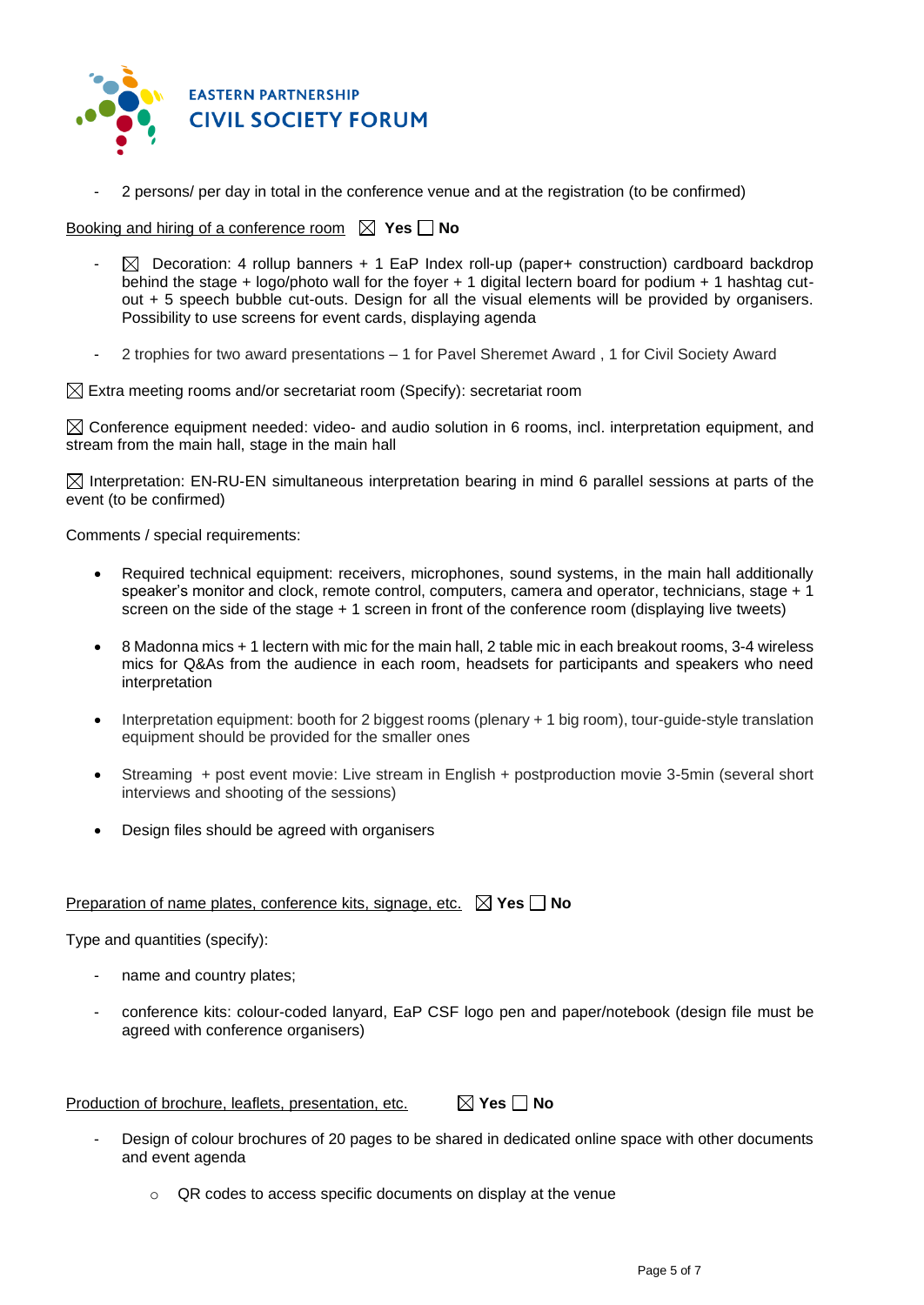

## Photographer **X** Yes **No**

Comments / special requirements:

- For the whole duration of the event
- live-streaming of Day 1 (and potentially Day 2 with 3 night scenario);
- video shoot with a cameraman of Day  $1/2$  + producing a short video of the event (1-3 minutes).

Moderator's activities **□ Yes ⊠ No** 

Secretariat support  $\boxtimes$  Yes  $\Box$  No

Comments / special requirements:

- 6 people inside the venue for trouble-shooting, mic duties, name plates and for responding to organisational questions; (to be confirmed)
- Access to a printer with scanning/copying capabilities
- Support necessary to conduct the online registration of all participants, develop the list of participants, gather signatures and distribute the basic sets among all participants.

## Security  $\boxtimes$  **Yes**  $\Box$  **No**

Comments / special requirements:

- 'No badge = No entry' solution for the event, photographic badges, unique QR codes for participants;
- 1 or 2 security personnel (3rd party or hotel provided), to be discussed with service provider
- Explore options for secure/encrypted communication channels for distribution of invitations and other communications, e.g. Signal, ProtonMail etc. in particular to participants from Belarus and Azerbaijan

**Reporting activities ■ X Yes ■ No** 

Comments / special requirements:

All the documents needed for the financial reporting of the EaP CSF Secretariat will need to be prepared one month after the event at the latest. Questions to financial manager of the EaP CSF Secretariat [finance@eap](mailto:finance@eap-csf.eu)[csf.eu](mailto:finance@eap-csf.eu)

Other services  $\qquad$  **Yes No** 

stable and fast internet connection